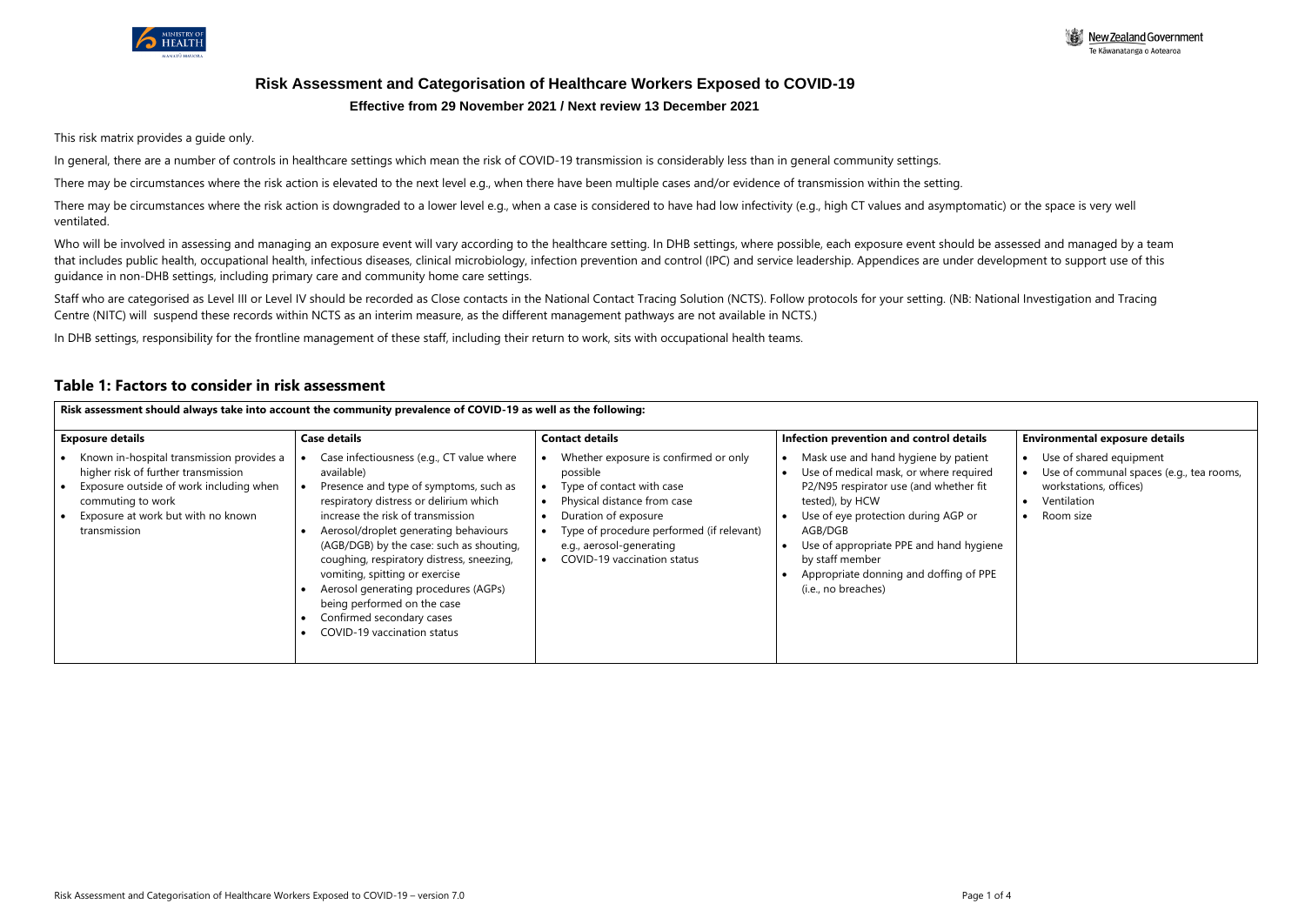

## **Table 2: Risk assessment and categorisation of healthcare worker**

| Note:                                      |                                                                                                 |                                                                                             |                                                                                                       |                                                   |                                 |                                                                                                 |                                                                        |                                               |                                        |                                        |
|--------------------------------------------|-------------------------------------------------------------------------------------------------|---------------------------------------------------------------------------------------------|-------------------------------------------------------------------------------------------------------|---------------------------------------------------|---------------------------------|-------------------------------------------------------------------------------------------------|------------------------------------------------------------------------|-----------------------------------------------|----------------------------------------|----------------------------------------|
| All exposure category decisions are        | <b>Low Risk Exposure</b>                                                                        |                                                                                             |                                                                                                       | <b>Moderate Risk Exposure</b>                     |                                 | <b>High Risk Exposure</b>                                                                       |                                                                        | <b>Highest Risk Exposure</b>                  |                                        |                                        |
| based on a local risk assessment.          |                                                                                                 |                                                                                             |                                                                                                       | Any face-to-face contact/care within 1.5          |                                 |                                                                                                 |                                                                        | Aerosol generating behaviours (AGBs           |                                        |                                        |
| This matrix should be seen as guidance     |                                                                                                 | Shared indoor space: In general, more than<br>1.5m apart and under 30 minutes cumulative in |                                                                                                       | metres and less than cumulative 15                |                                 | Prolonged face-to-face contact within 1.5<br>$\bullet$<br>metres and greater than cumulative 15 |                                                                        | $\bullet$<br>from the case e.g., uncontrolled |                                        |                                        |
| only.                                      | 24 hours                                                                                        |                                                                                             |                                                                                                       |                                                   | minutes in 24 hours             |                                                                                                 | minutes in 24 hours                                                    |                                               | coughing, singing, shouting, exercise) |                                        |
|                                            | <b>OR</b>                                                                                       |                                                                                             |                                                                                                       |                                                   | <b>OR</b>                       |                                                                                                 | <b>OR</b>                                                              |                                               |                                        | where the person is not able to adopt  |
| The highest risk duration or proximity     |                                                                                                 | Exposure outdoors: less than 1.5m for more                                                  |                                                                                                       | In general, shared indoor space more<br>$\bullet$ |                                 | Contact with multiple COVID-19 confirmed<br>$\bullet$                                           |                                                                        | respiratory etiquette                         |                                        |                                        |
| parameter met should be used (e.g.,        |                                                                                                 | than 30 minutes & no AGP/AGB                                                                |                                                                                                       |                                                   | than 1.5m away for greater than |                                                                                                 | cases/suspected cases/probable cases                                   |                                               | OR                                     |                                        |
| face-to-face trumps <30min in the          |                                                                                                 |                                                                                             |                                                                                                       |                                                   | cumulative 30 mins in 24 hours  |                                                                                                 |                                                                        |                                               | Direct exposure to the mouth/nose/eyes |                                        |
| room and $>1.5m$ )                         |                                                                                                 |                                                                                             |                                                                                                       |                                                   | OR                              |                                                                                                 |                                                                        |                                               | with infectious body fluids (e.g.,     |                                        |
|                                            |                                                                                                 |                                                                                             |                                                                                                       |                                                   |                                 | Based on agreed documented individual                                                           |                                                                        |                                               |                                        | coughed, sneezed, vomited on) from the |
| <b>Case</b> = confirmed positive case in a |                                                                                                 |                                                                                             | risk assessment including assessments of<br>occupational exposures and of the<br>physical environment |                                                   |                                 |                                                                                                 | case <sup>1</sup><br><b>OR</b><br>Aerosol generating procedures (AGPs) |                                               |                                        |                                        |
| patient, staff member or other person      |                                                                                                 |                                                                                             |                                                                                                       |                                                   |                                 |                                                                                                 |                                                                        |                                               |                                        |                                        |
| in the health care environment.            |                                                                                                 |                                                                                             |                                                                                                       |                                                   |                                 |                                                                                                 |                                                                        |                                               |                                        |                                        |
|                                            |                                                                                                 |                                                                                             |                                                                                                       |                                                   |                                 |                                                                                                 | during procedure or settle time                                        |                                               |                                        |                                        |
| No increased risk = transient, not face-   |                                                                                                 |                                                                                             |                                                                                                       |                                                   |                                 |                                                                                                 |                                                                        |                                               |                                        |                                        |
| to-face, limited contact that does not     |                                                                                                 |                                                                                             |                                                                                                       |                                                   |                                 |                                                                                                 |                                                                        |                                               |                                        |                                        |
| meet the definition of face-to-face        |                                                                                                 |                                                                                             |                                                                                                       |                                                   |                                 |                                                                                                 |                                                                        |                                               |                                        |                                        |
| contact.                                   |                                                                                                 |                                                                                             |                                                                                                       |                                                   |                                 |                                                                                                 |                                                                        |                                               |                                        |                                        |
|                                            | Vaccination status of the healthcare worker                                                     |                                                                                             |                                                                                                       |                                                   |                                 |                                                                                                 |                                                                        |                                               |                                        |                                        |
| <b>PPE</b> = Personal protective equipment |                                                                                                 |                                                                                             |                                                                                                       |                                                   |                                 |                                                                                                 |                                                                        |                                               |                                        |                                        |
|                                            | <b>Partial or none</b>                                                                          |                                                                                             | Full <sup>2</sup>                                                                                     |                                                   | <b>Partial or none</b>          | <b>Full</b>                                                                                     | <b>Partial or none</b>                                                 | Full                                          | <b>Partial or none</b>                 | <b>Full</b>                            |
| No effective PPE worn by staff             |                                                                                                 |                                                                                             |                                                                                                       |                                                   |                                 |                                                                                                 |                                                                        |                                               |                                        |                                        |
| member or case (no PPE or PPE with         | Level II                                                                                        | Level III                                                                                   | Level I                                                                                               | Level II                                          | Level III                       | Level II                                                                                        | Level IV                                                               | Level III                                     |                                        | Level IV                               |
| major breaches such as mask below          |                                                                                                 |                                                                                             |                                                                                                       |                                                   |                                 |                                                                                                 |                                                                        |                                               |                                        |                                        |
| nose)                                      | Based on risk assessment                                                                        |                                                                                             |                                                                                                       | Based on risk assessment                          |                                 |                                                                                                 |                                                                        |                                               |                                        |                                        |
| Medical mask only worn by staff            | Level II                                                                                        |                                                                                             | Level I                                                                                               |                                                   | Level II                        | Level I                                                                                         | Level III                                                              | Level II                                      | Level IV                               |                                        |
| member                                     |                                                                                                 |                                                                                             |                                                                                                       |                                                   |                                 |                                                                                                 |                                                                        |                                               |                                        |                                        |
| • Case not wearing mask                    |                                                                                                 |                                                                                             |                                                                                                       |                                                   |                                 |                                                                                                 |                                                                        |                                               |                                        |                                        |
| Medical mask worn by staff member          |                                                                                                 |                                                                                             |                                                                                                       |                                                   |                                 |                                                                                                 |                                                                        |                                               |                                        |                                        |
| <b>AND</b>                                 | Level I                                                                                         |                                                                                             |                                                                                                       | Level I                                           | Level I                         | Level I                                                                                         | Level II                                                               | Level I                                       |                                        | Level IV                               |
| • Case wearing mask                        |                                                                                                 |                                                                                             |                                                                                                       |                                                   |                                 |                                                                                                 |                                                                        |                                               |                                        |                                        |
| Staff member in P2/N95 but no eye          | Level I<br>Level I                                                                              |                                                                                             | Level I<br>Level I                                                                                    |                                                   |                                 | Level IV or Level III with individualised risk                                                  |                                                                        |                                               |                                        |                                        |
| protection with no breaches                |                                                                                                 |                                                                                             |                                                                                                       | Level I<br>Level I                                |                                 | assessment $3$                                                                                  |                                                                        |                                               |                                        |                                        |
|                                            |                                                                                                 |                                                                                             |                                                                                                       |                                                   |                                 |                                                                                                 |                                                                        |                                               |                                        |                                        |
| Staff member in P2/N95 and eye             |                                                                                                 |                                                                                             |                                                                                                       |                                                   |                                 |                                                                                                 |                                                                        |                                               |                                        |                                        |
| protection with no breaches                | No increased risk over background - general surveillance testing where in place should continue |                                                                                             |                                                                                                       |                                                   |                                 |                                                                                                 |                                                                        |                                               |                                        |                                        |
|                                            |                                                                                                 |                                                                                             |                                                                                                       |                                                   |                                 |                                                                                                 |                                                                        |                                               |                                        |                                        |

Note: Eye protection may be recommended for IPC purposes to reduce transmission risk in the workplace, but not wearing eye protection does not constitute sufficient exposure risk to warrant inclusion in exposure event crit EXCEPT when aerosol generating procedures are being undertaken or aerosol generating behaviours result in direct exposure to the eyes. However, employees should follow all IPC guidance provided by their employers at all ti and this may include the routine use of eye protection.

Laboratory staff (technicians, scientists, pathologists and support staff) handling COVID-19 specimens, where a breach in best laboratory practice has occurred, should report the exposure to the senior scientist on duty, w seek guidance from the on-call clinical microbiologist if required.



Use of gown/apron and gloves should be risk assessed based on individual incident, exposure to body substance and chances of environmental contamination.

<sup>&</sup>lt;sup>3</sup> Degree of controls in the environment need to be taken into consideration: e.g., controlled intubation in ICU less risk than acute resuscitation; and degree of exposure, e.g., patient use of unvented CPAP but in otherw Alternative actions include potential to review at day 5 regarding return to work or classification as lower risk.

<sup>&</sup>lt;sup>1</sup> Staff who are cleaning up spillage or toilets used by cases who have vomiting, or diarrhoea need an individualised risk assessment.

<sup>&</sup>lt;sup>2</sup> Full = is greater than or equal to 7 days following 2nd dose (https://www.health.govt.nz/our-work/immunisation-handbook-2020/5-coronavirus-disease-covid-19#23-5)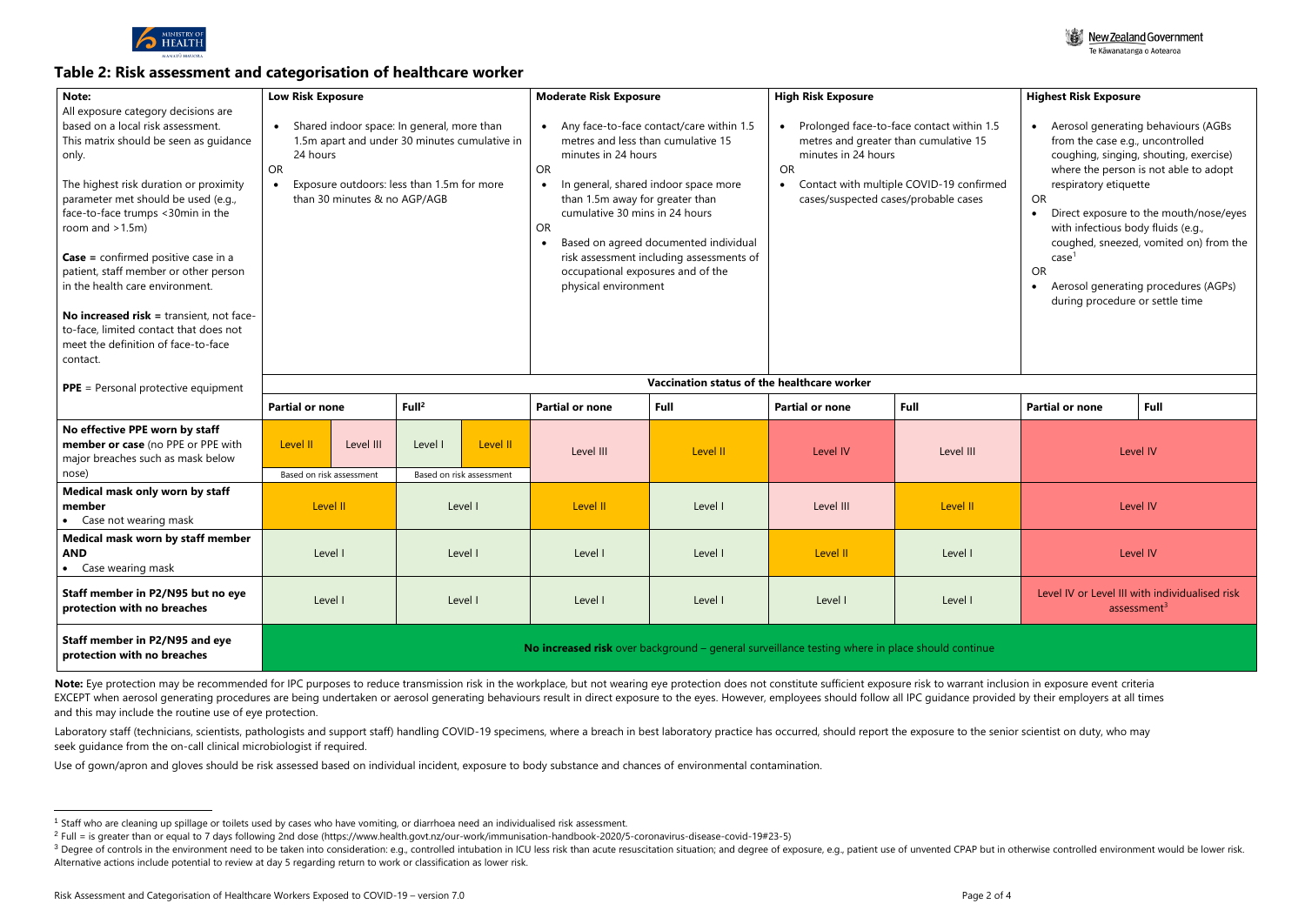

| <b>Health Care Worker</b>                        | Vaccination status of the healthcare worker                                                                                                                                                                                                                                                                                                                                                                                                                                                                                                                                                                                                                                                                                                                                                                                                                                                                                                                                                                                                                                                                                                                                                                                       |                                                                                                                                                                                                                                                                                                                                                                                                                                                                                                                                                                                                                                                                                                                                                                                                                                                                                                              |  |  |  |  |  |
|--------------------------------------------------|-----------------------------------------------------------------------------------------------------------------------------------------------------------------------------------------------------------------------------------------------------------------------------------------------------------------------------------------------------------------------------------------------------------------------------------------------------------------------------------------------------------------------------------------------------------------------------------------------------------------------------------------------------------------------------------------------------------------------------------------------------------------------------------------------------------------------------------------------------------------------------------------------------------------------------------------------------------------------------------------------------------------------------------------------------------------------------------------------------------------------------------------------------------------------------------------------------------------------------------|--------------------------------------------------------------------------------------------------------------------------------------------------------------------------------------------------------------------------------------------------------------------------------------------------------------------------------------------------------------------------------------------------------------------------------------------------------------------------------------------------------------------------------------------------------------------------------------------------------------------------------------------------------------------------------------------------------------------------------------------------------------------------------------------------------------------------------------------------------------------------------------------------------------|--|--|--|--|--|
| Contact                                          | <b>Partial or none</b>                                                                                                                                                                                                                                                                                                                                                                                                                                                                                                                                                                                                                                                                                                                                                                                                                                                                                                                                                                                                                                                                                                                                                                                                            | Full                                                                                                                                                                                                                                                                                                                                                                                                                                                                                                                                                                                                                                                                                                                                                                                                                                                                                                         |  |  |  |  |  |
| Level I                                          | No stand down required                                                                                                                                                                                                                                                                                                                                                                                                                                                                                                                                                                                                                                                                                                                                                                                                                                                                                                                                                                                                                                                                                                                                                                                                            | No stand down from work required if the following is                                                                                                                                                                                                                                                                                                                                                                                                                                                                                                                                                                                                                                                                                                                                                                                                                                                         |  |  |  |  |  |
| Low risk exposure                                | Daily symptom / fitness for work screen as per local protocols<br>Monitor for symptoms for 10 days<br>Test if symptomatic, no matter how mild, and stay at home until negative test result and until 24<br>hours symptom free<br>Comply with IPC protocols when at work<br>Continue regular surveillance testing where in place                                                                                                                                                                                                                                                                                                                                                                                                                                                                                                                                                                                                                                                                                                                                                                                                                                                                                                   | Daily symptom / fitness for work screen as per local p<br>Monitor for symptoms for 10 days<br>Test if symptomatic, no matter how mild, and stay at<br>hours symptom free<br>Comply with IPC protocols when at work<br>Continue regular surveillance testing where in place                                                                                                                                                                                                                                                                                                                                                                                                                                                                                                                                                                                                                                   |  |  |  |  |  |
|                                                  | Offer support to be vaccinated as soon as possible                                                                                                                                                                                                                                                                                                                                                                                                                                                                                                                                                                                                                                                                                                                                                                                                                                                                                                                                                                                                                                                                                                                                                                                |                                                                                                                                                                                                                                                                                                                                                                                                                                                                                                                                                                                                                                                                                                                                                                                                                                                                                                              |  |  |  |  |  |
| <b>Level II</b><br><b>Moderate risk exposure</b> | If exposure on current shift, comply with IPC protocols, leave workplace at the end of the shift, test<br>on days 2* & 5 post exposure<br>If exposure occurred prior to current shift and/or outside of workplace, leave workplace<br>immediately, test immediately & day 5 post exposure<br>Stay at home until negative day 5 test is available. Return to work after completion of 5 days,<br>negative day 5 test, and symptom free for 24 hours<br>Monitor for symptoms for 10 days<br>Test if symptomatic, no matter how mild, and stay at home until negative test result and until<br>symptom free for 24 hours<br>Daily symptom / fitness for work screen as per local protocols once returned to work<br>When return to work, fastidious use of medical mask, donned before entry to the workplace,<br>changed as needed during the day, and comply with IPC protocols when at work<br>When mask must be removed (e.g., for eating and drinking), ensure physical distancing is<br>maintained<br>Continue regular surveillance testing where in place once post-exposure monitoring is complete<br>Offer support to be vaccinated as soon as possible                                                                     | No stand down from work required if the following is<br>Post exposure testing as directed (e.g., PCR test days<br>approved)<br>Daily symptom / fitness for work screen as per local  <br>Fastidious use of medical mask, donned before entry<br>the day and comply with IPC protocols when at work<br>When mask must be removed (e.g., for eating and dr<br>maintained<br>If symptoms develop within 10 days post exposure, r<br>home until negative test result and symptom free for<br>Continue regular surveillance testing where in place<br>When not at work, stay at home for 5 days and don                                                                                                                                                                                                                                                                                                           |  |  |  |  |  |
| <b>Level III</b>                                 | $\bullet$<br>If exposure has occurred on current shift, comply with IPC protocols, leave workplace at the end of                                                                                                                                                                                                                                                                                                                                                                                                                                                                                                                                                                                                                                                                                                                                                                                                                                                                                                                                                                                                                                                                                                                  | No stand down from work required if the following is                                                                                                                                                                                                                                                                                                                                                                                                                                                                                                                                                                                                                                                                                                                                                                                                                                                         |  |  |  |  |  |
| <b>High risk exposure</b>                        | the shift<br>Self-isolate for 10 days, test on 2*,5 and 8 post exposure. Can return to work on<br>$\circ$<br>completion of 10 days self-isolation, negative day 8 test and symptom free for 24<br>hours<br>If exposure occurred prior to current shift and/or outside of the workplace, leave workplace<br>immediately, test immediately then<br>$\circ$ Self-isolate for 10 days, test on days 5 <sup>*</sup> and 8 post exposure. Can return to work on<br>completion of 10 days self-isolation, negative day 8 test and symptom free for 24 hours<br>If symptoms develop within 10 days post exposure, no matter how mild, test again and self-isolate<br>$\bullet$<br>until negative test result and symptom free for 24 hours<br>Daily symptom / fitness for work screen as per local protocols once returned to work<br>$\bullet$<br>Continue regular surveillance testing where in place once post-exposure monitoring is complete<br>$\bullet$<br>Unvaccinated household members must follow public health advice for household members of a<br>Close Contact. The Section 70 exemption applies if these household members are also essential<br>healthcare workers<br>Offer support to be vaccinated as soon as possible | Post exposure daily testing (whether at work each da<br>isolation<br>Daily symptom / fitness for work screen as per local µ<br>Fastidious use of medical mask, donned before entry<br>the day and comply with IPC protocols when at work<br>When mask must be removed (e.g., for eating and dr<br>maintained<br>Eat alone in a well-ventilated space, if possible<br>If symptoms develop within 10 days post exposure, r<br>$\bullet$<br>until negative test result and symptom free for 24 ho<br>Continue regular surveillance testing where in place<br>When not at work, self-isolate as per standard Close<br>or worsening symptoms AND negative daily tests<br>Stand down is still required in the following situation<br>if daily testing declined or unavailable or not sufficiently<br>self-isolate for 7 days and PCR test on day 2* and on<br>completion of 7 days isolation, provided no new or v |  |  |  |  |  |
| <b>Level IV</b>                                  | If exposure has occurred on current shift, comply with IPC protocols, leave workplace at the<br>end of the shift then                                                                                                                                                                                                                                                                                                                                                                                                                                                                                                                                                                                                                                                                                                                                                                                                                                                                                                                                                                                                                                                                                                             | If exposure has occurred on current shift, comply wit<br>end of the shift then                                                                                                                                                                                                                                                                                                                                                                                                                                                                                                                                                                                                                                                                                                                                                                                                                               |  |  |  |  |  |
| <b>Highest risk exposure</b>                     | Self-isolate for 10 days, test on days 2*,5 and 8 post exposure. Can return to work on<br>$\circ$<br>completion of 10 days self-isolation, negative day 8 test and symptom free for 24 hours<br>If exposure occurred prior to current shift, leave workplace immediately, test immediately then<br>$\bullet$<br>Self-isolate for 10 days, test on days 5* and 8 post exposure. Can return to work on<br>$\circ$<br>completion of 10 days self-isolation, negative day 8 test and symptom free for 24 hours                                                                                                                                                                                                                                                                                                                                                                                                                                                                                                                                                                                                                                                                                                                        | Self-isolate for 10 days, test on days 2*, 5 an<br>$\circ$<br>completion of 10 days self-isolation, negativ<br>If exposure occurred prior to current shift, leave work<br>Self-isolate for 10 days, test on days 5 and 8<br>of 10 days self-isolation, negative day 8 test                                                                                                                                                                                                                                                                                                                                                                                                                                                                                                                                                                                                                                   |  |  |  |  |  |



#### **Ing is in place**

ocal protocols

ay at home until negative test result and until 24

### **Ing is in place**

days 2\* & 5 post exposure; or daily RAT for 5 days if

ocal protocols

entry to the workplace, changed as needed during

nd drinking), ensure physical distancing is

ure, no matter how mild, test again and stay at e for 24 hours

lace once post-exposure monitoring is complete  $d$  don't extend your bubble

#### **ing is in place**

ch day or not) required until day 7 instead of self-

ocal protocols

entry to the workplace, changed as needed during

nd drinking), ensure physical distancing is

ure, no matter how mild, test again and self-isolate 24 hours

lace once post-exposure monitoring is complete Close contact advice until 7 days, provided no new

ently timely, then d on day 5 post exposure. Can return to work on or worsening symptoms and negative day 5 test

with IPC protocols, leave workplace at the

5 and 8 post exposure. Can return to work on gative day 8 test and symptom free for 24 hours workplace immediately, test immediately then nd 8 post exposure. Can return to work on completion test and symptom free for 24 hours